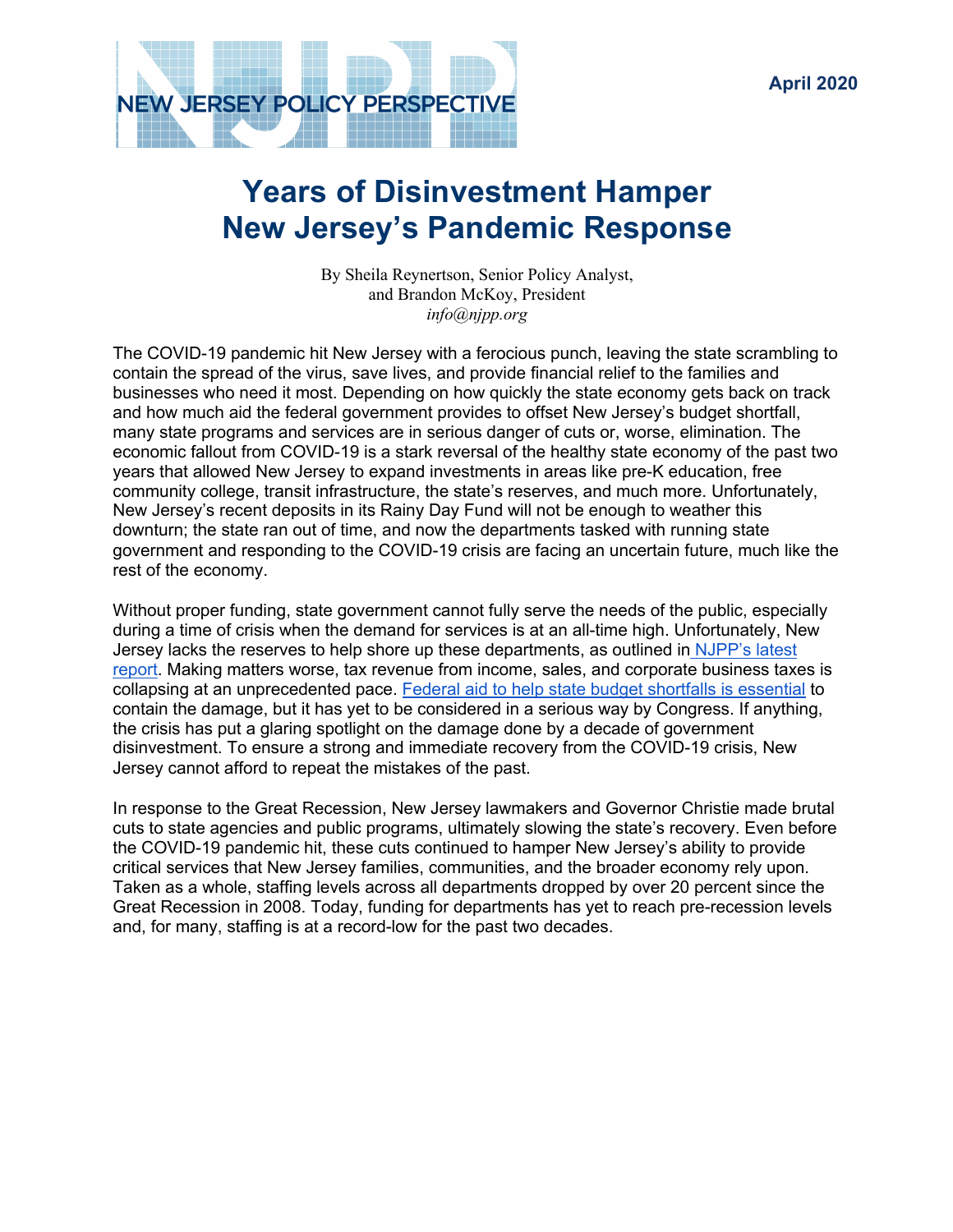## **Departments of Health and Human Services**

During normal times, and especially now in the middle of a global pandemic, the state departments of Health and Human Services ensure the safety and well-being of New Jersey's most vulnerable populations, including the elderly, the disabled, those in addiction recovery, and children living in deep poverty. Taken together, the Department of Health (DOH) and the Department of Human Services (DHS) now function with less funding (6 percent) and about a third fewer full-time employees (30 percent) than they had at the onset of the Great Recession in 2008.



Without the necessary financial resources and workforce, it is near-impossible for the departments to promote public health. For example, the state is unable to ensure that community hospitals are in compliance with safety standards like adequate nursing staff levels, putting patients and their communities at risk. The lack of adequate resources and proper oversight has also plagued DOH's medical examiner system, which *The Star-Ledger* described as a "national disgrace" in their 2017 Death and Dysfunction report. Despite a larger workload in recent years due to the overdose epidemic, the state medical examiner offices have 20 percent fewer employees than 10 years ago. Similarly, local health departments — the frontline of the state's COVID-19 response — have been underfunded for decades, leaving them ill-equipped to handle the workload in response to the viral outbreak. Compared to other states, New Jersey fell to the bottom quarter for spending per person on local health departments at less than \$30 per person. For reference, states like New York and Maryland invest at least \$70 per person in local health departments.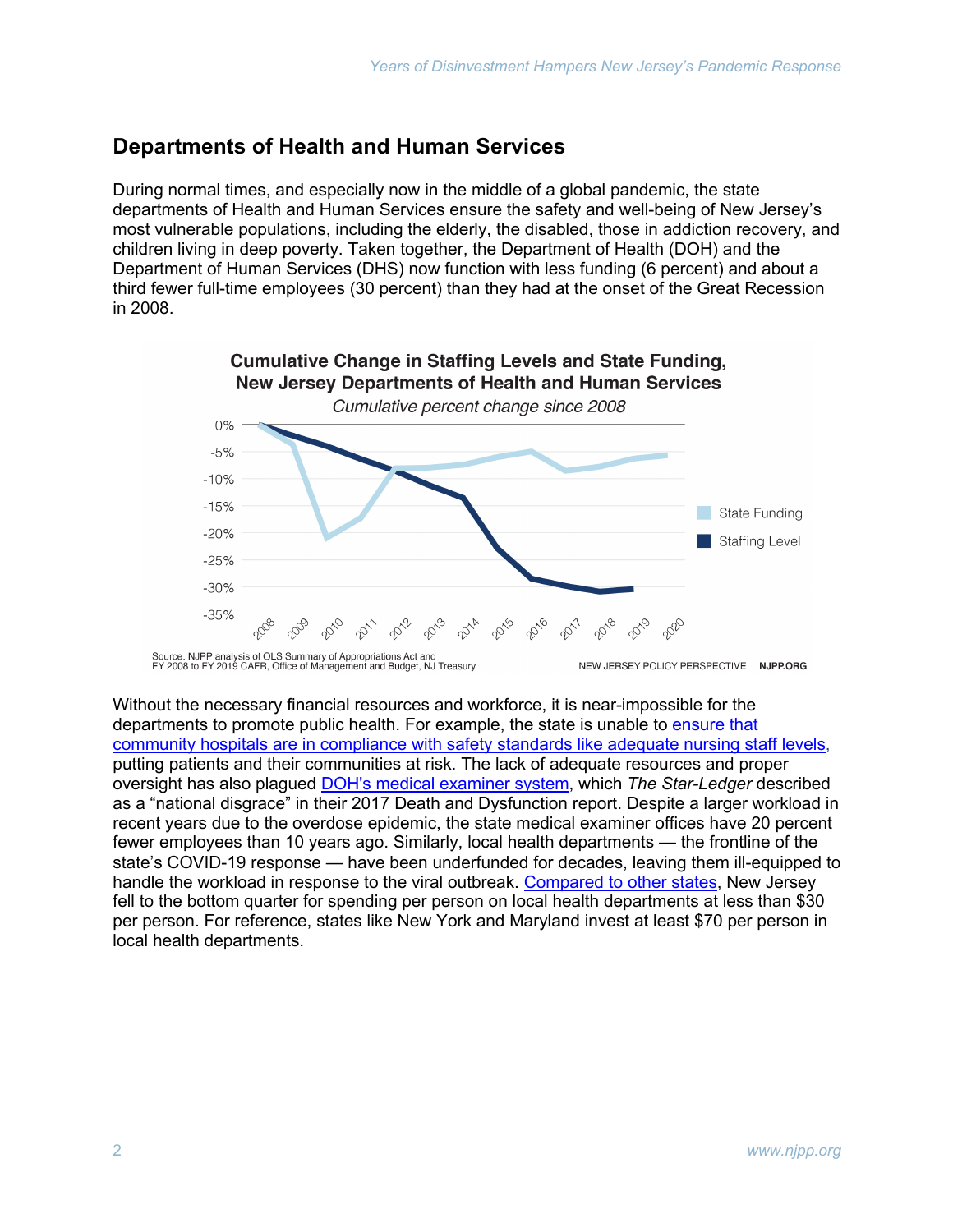### **Department of Labor and Workforce Development**

Once shelter in place became the new norm, much of New Jersey's economy ground to a halt, with record numbers of residents losing their jobs and closing their businesses. Since the COVID-19 pandemic hit, more than 718,000 New Jersey workers — representing more than 15 percent of the state's workforce — have filed for unemployment benefits to make ends meet.



**Cumulative Change in Staffing Levels and State Funding,** 

However, many of these workers are unable to file their claims, as the department lacks the necessary staff and resources to handle all of the applications. Inadequate staffing and out-ofdate software have paralyzed the department to the point where Governor Murphy has called on retired employees to return to work and help with the backlog. While the state Department of Labor and Workforce Development's funding has remained stable since the Great Recession, it is operating with far fewer employees now than it did over a decade ago; since 2008, the department has experienced a 25 percent cut in full-time staff. This significant drop flew largely under the radar until now as residents go weeks without receiving their unemployment benefits.

### **Department of Community Affairs**

Far too many jobs in our economy do not pay enough or provide enough hours for families to meet their basic needs. As a result, thousands of New Jersey families struggle to afford necessities and rely on state assistance to help pay for their utilities and rent. The demand for these services was acute before the COVID-19 pandemic and even more so now as residents lose their jobs and struggle to pay their bills. But an inflation-adjusted 42 percent drop in funding since just before the Great Recession means less resources for the Department of Community Affairs to do its job and help those hit hardest by this crisis.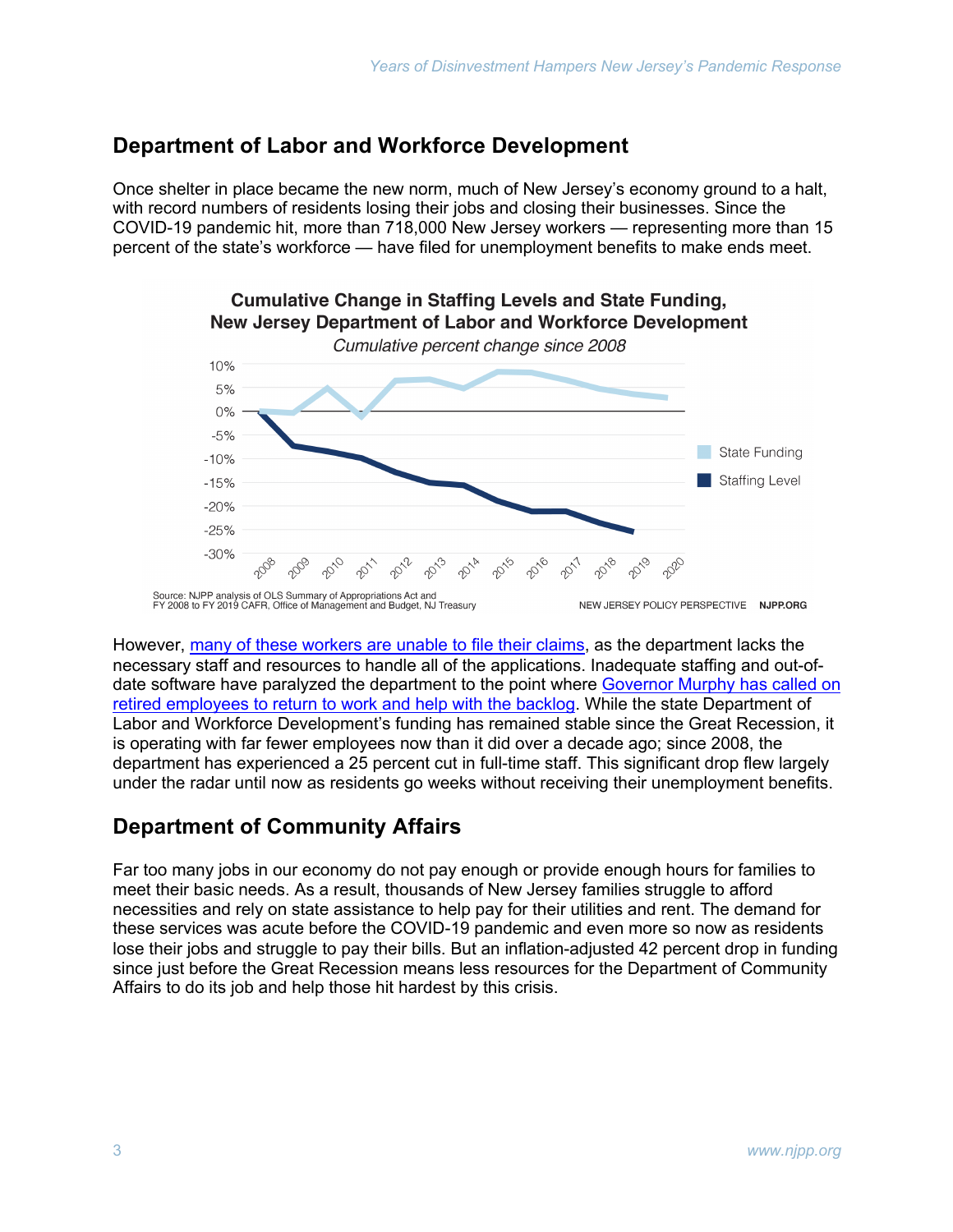

By providing low-income households much-needed energy assistance or affordable housing opportunities now, the state could play a vital role in helping the state economy recover more quickly — but only if it has adequate funding to do so. Even the Treasury Department has had to make do with almost half the funding it used to receive, undermining its ability to develop and enforce the tax laws that secure financial resources for all of these departments.

# **When in a Hole, Stop Digging it Deeper**

When state government finds itself in a hole, as it does now in the COVID-19 crisis, cuts will only dig the hole deeper. Scaling back essential government services should not be an option, as the safety net programs administered by New Jersey's departments and agencies will act as the foundation for the state's ultimate recovery. To fund these investments and prevent cuts that would be devastating to families in every corner of the state, New Jersey must find new revenue as part of its response to COVID-19 and the resulting economic fallout. We suggest starting with targeted changes to the tax code, like making the income tax more progressive and extending the corporate business tax surcharge, to help fund New Jersey's recovery.